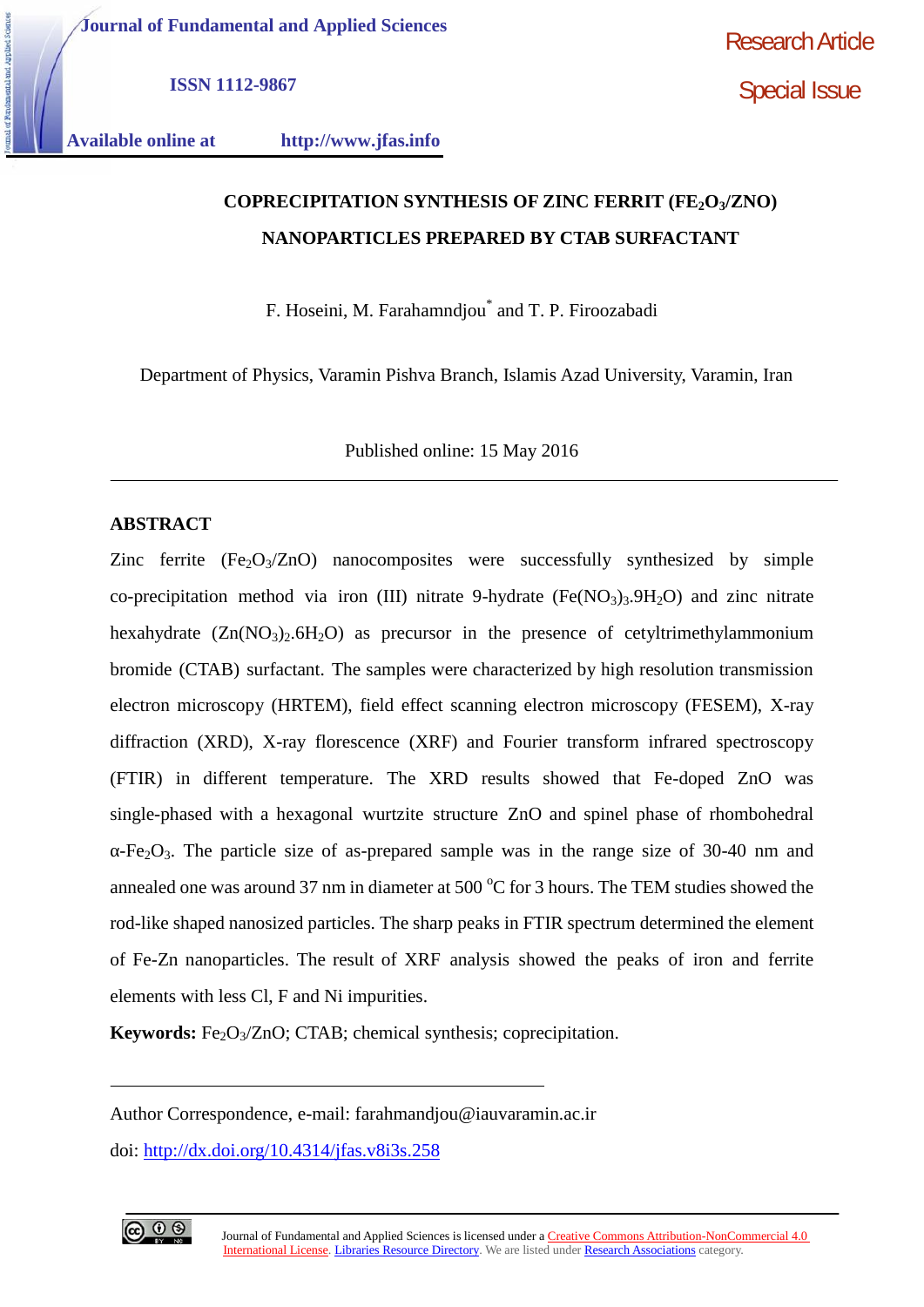# **1. INTRODUCTION**

Magnetic nanoparticles embedded in different non-magnetic matrices have been intensively investigated recently [1–8]. The synthesis of composite particles consisting of magnetic cores and luminescent cells such as  $-Fe<sub>2</sub>O<sub>3</sub>/ZnO$  has gained acceptance in few years due to its magnetic, photoluminescence and catalytic properties [9] and also, as active element in gas sensors [10]. This type of composite particles has biological and biomedical potential applications such as detection of cancer cells, bacteria and viruses, and magnetic separation [11]. Recently Ruipeng Fu *et al.* [12] prepared -Fe<sub>2</sub>O<sub>3</sub>/ZnO composite particles via a simple solution method, and investigated its morphology; indicating that the  $-Fe<sub>2</sub>O<sub>3</sub>/ZnO$  composite particles are of typical sphere-like morphology with diameter in the range of 300-400 nm. Also, the  $-Fe<sub>2</sub>O<sub>3</sub>/ZnO$  composites exhibit magnetic response to an external magnetic field and efficient characteristic emissions of ZnO under UV excitation. In this work, we report a simple synthesis of Fe/Zn samples by co-precipitation route using ferric nitrate  $[Fe(NO<sub>3</sub>)<sub>3</sub>]$ , zinc nitrate as source material and (CTAB) as surfactant and catalyst. Structural and surface morphological properties are discussed by XRD, HRTEM, FESEM, XRF and FTIR analyses.

## **2. EXPRIMENTAL DETAILS**

 $-Fe<sub>2</sub>O<sub>3</sub>/ZnO$  nanoparticles were synthesized by a simple co-precipitation synthesis according to the following manner. Firstly 2g,  $Zn(NO<sub>3</sub>)<sub>2</sub>$ .6H<sub>2</sub>O was dissolved in 60mL and then 1 g, CTAB surfactant was added to the solution with stirring at room temperature. After 5 min, 2 g, Fe(NO<sub>3</sub>)<sub>3</sub>.9H<sub>2</sub>O was added to the solution and then 20 mL ethanol was slowly added to the solution. After 30 min, the temperature was increased from  $30^0C$  to  $90^0C$ . The color of solution changed from milky color to red color by adding iron precursor. The pH was adjusted 2 during the synthesis. The product were evaporated for 2 hours, cooled to room temperature and finally calcined at  $500^{\circ}$ C for 4 hours. All analyses were done for samples without any washing and purification.

The specification of the size, structure and optical properties of the as-synthesis and annealed nanoparticles were carried out. X-ray diffractometer (XRD) was used to identify the crystalline phase and to estimate the crystalline size. The XRD pattern were recorded with 2 in the range of 4-85<sup>o</sup> with type X-Pert Pro MPD, Cu-K :  $= 1.54$  Å. The morphology was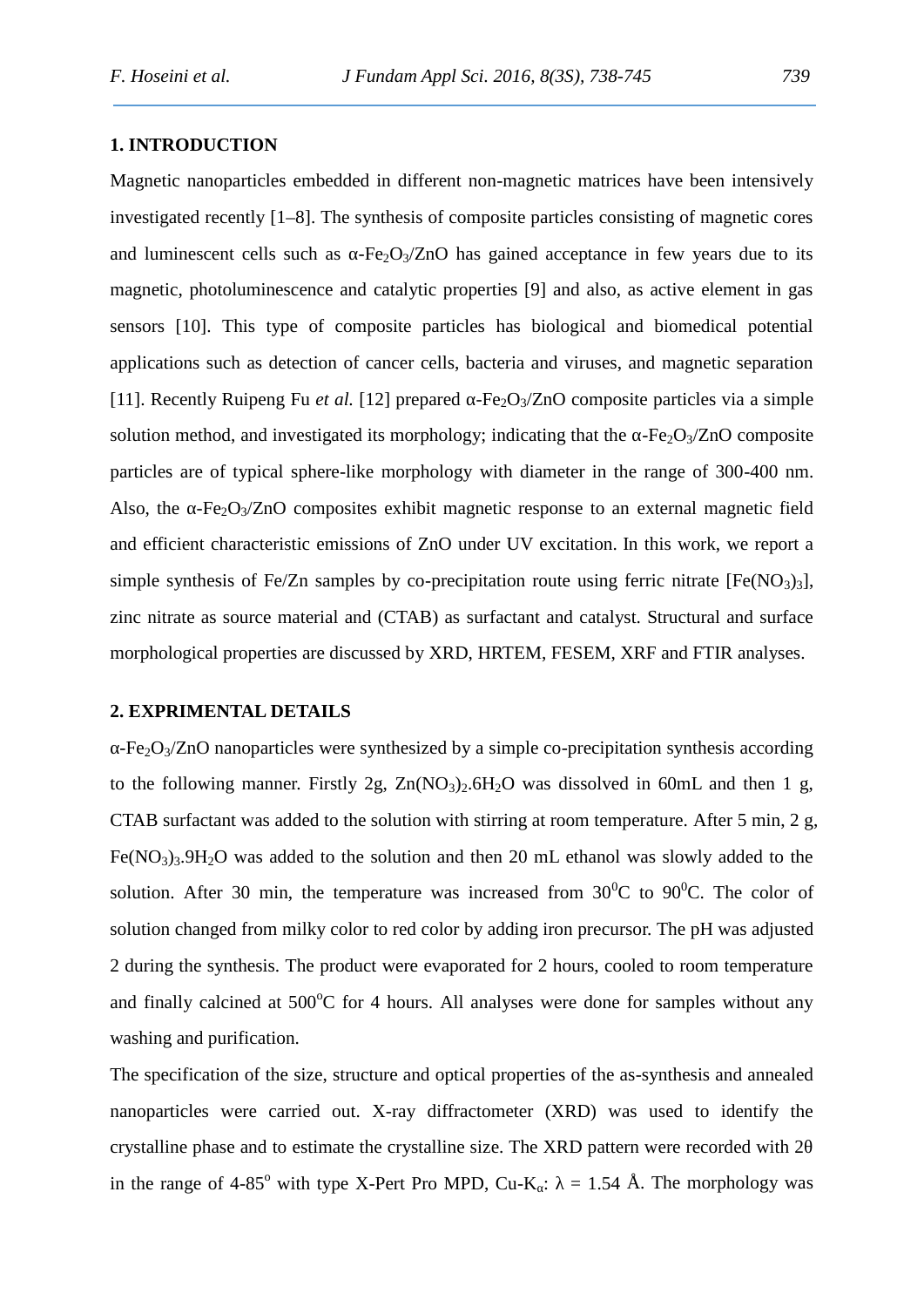characterized by field emission scanning electron microscopy (SEM) with type KYKY-EM3200, 25 kV and transmission electron microscopy (TEM) with type Zeiss EM-900, 80 kV. Fourier transform infrared spectroscopy (FTIR) with WQF 510. All the measurements were carried out at room temperature.

#### **3. RESULTS AND DISCISSION**

X-ray diffractometer (XRD) with CuK radiation, operated at 40 kV*,* 250 mA was used to identify crystalline phases and to estimate the crystalline sizes. Figure 1 shows the X-ray diffraction patterns of the powder before and after heat treatment. Figure 1(a) shows the XRD pattern of Iron ceria sample before annealing. Figures 1(b) shows the XRD patterns of iron cerium after annealing at 500 °C. The exhibited peaks correspond the  $-Fe<sub>2</sub>O<sub>3</sub>$  and ZnO nanoparticles clearly show all the diffraction peaks of rhombohedral  $-Fe<sub>2</sub>O<sub>3</sub>$  and hexagonal wurtzite ZnO respectively. The mean size of the ordered FeCe nanoparticles has been estimated from full width at half maximum (FWHM) and Debye-Sherrer formula according to equation the following:

$$
D = \frac{0.89}{B \cos_{\theta}}
$$
 (1)

where,  $0.89$  is the shape factor, is the x-ray wavelength, B is the line broadening at half the maximum intensity (FWHM) in radians, and is the Bragg angle. The mean size of as-prepared samples was around 40 nm from this Debye-Sherrer equation.

SEM analysis was used for the morphological study of nanoparticles of samples. These analyses show that high uniformity emerged in the samples surface by increasing annealing temperature. With increasing temperature size of the particles decreased from 45 nm to 35 nm. Figure 2(a) shows the SEM image of the as-prepared Fe/Zn nanoparticles prepared by this method. Figure 2(b) shows the SEM image of the annealed FeCe nanoparticles at  $500^{\circ}$ C for 3 hours. It can be seen that the particles were changed from sphere-liked shaped to rod-shaped with less aggregation. The diameter of as-prepared nanoparticles was in the range size of 45 nm and for annealed one was around  $37$  nm in diameter at  $500^{\circ}$ C.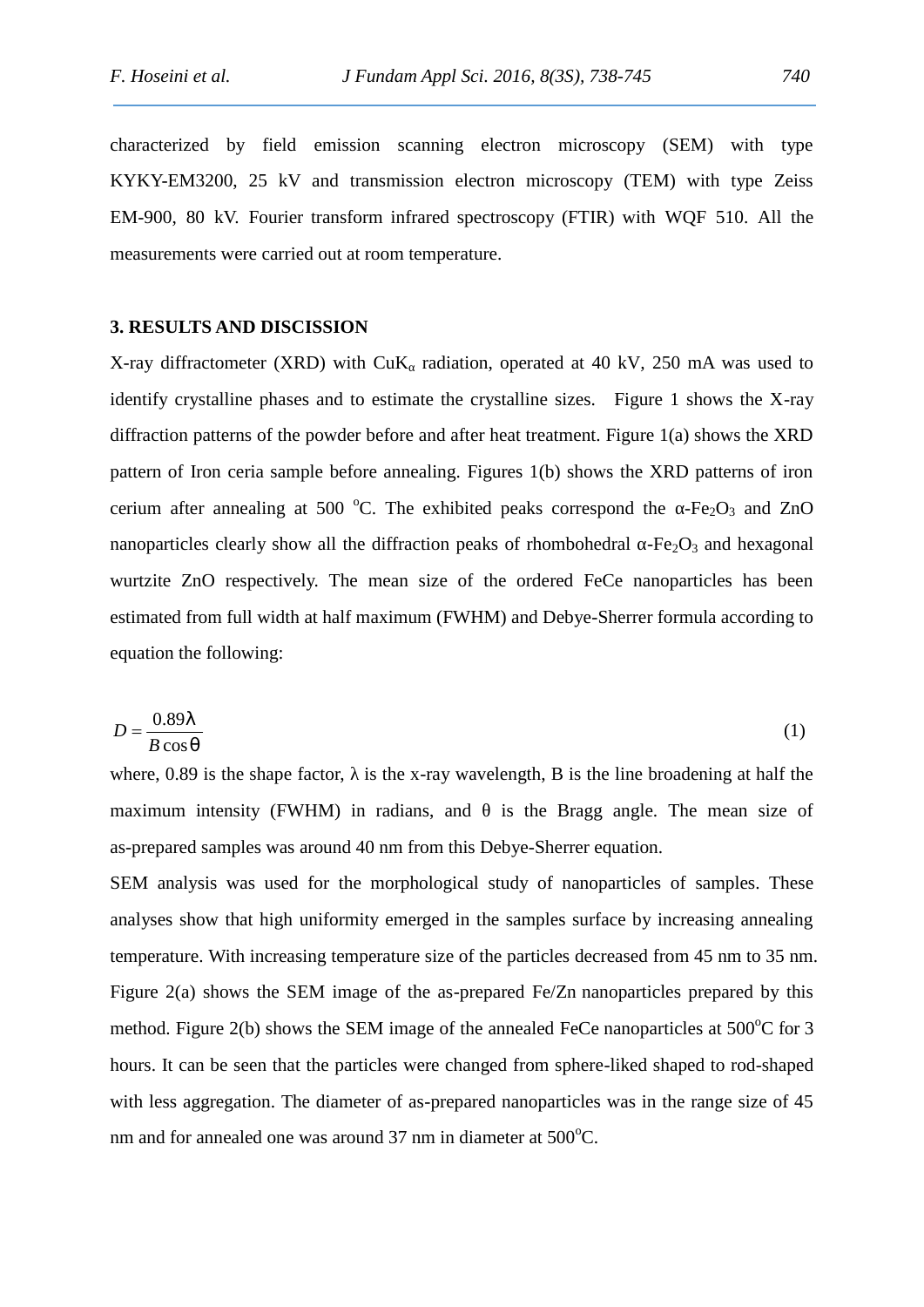

**Fig.1.** XRD patterns of (a) as-prepared and (b) annealed Fe-Zn samples



**Fig.2.** SEM images of the (a) as-prepared and (b) annealed Fe/Zn nanoparticles at  $500^{\circ}$ C

The transmission electron microscopic (TEM) analysis was carried out to confirm the actual size of the particles, their growth pattern and the distribution of the crystallites. Figure 3 shows the as-synthesized TEM image of squared-like Fe/Zn nanoparticles with average diameter of 35 nm prepared by coprecipitation synthesis route.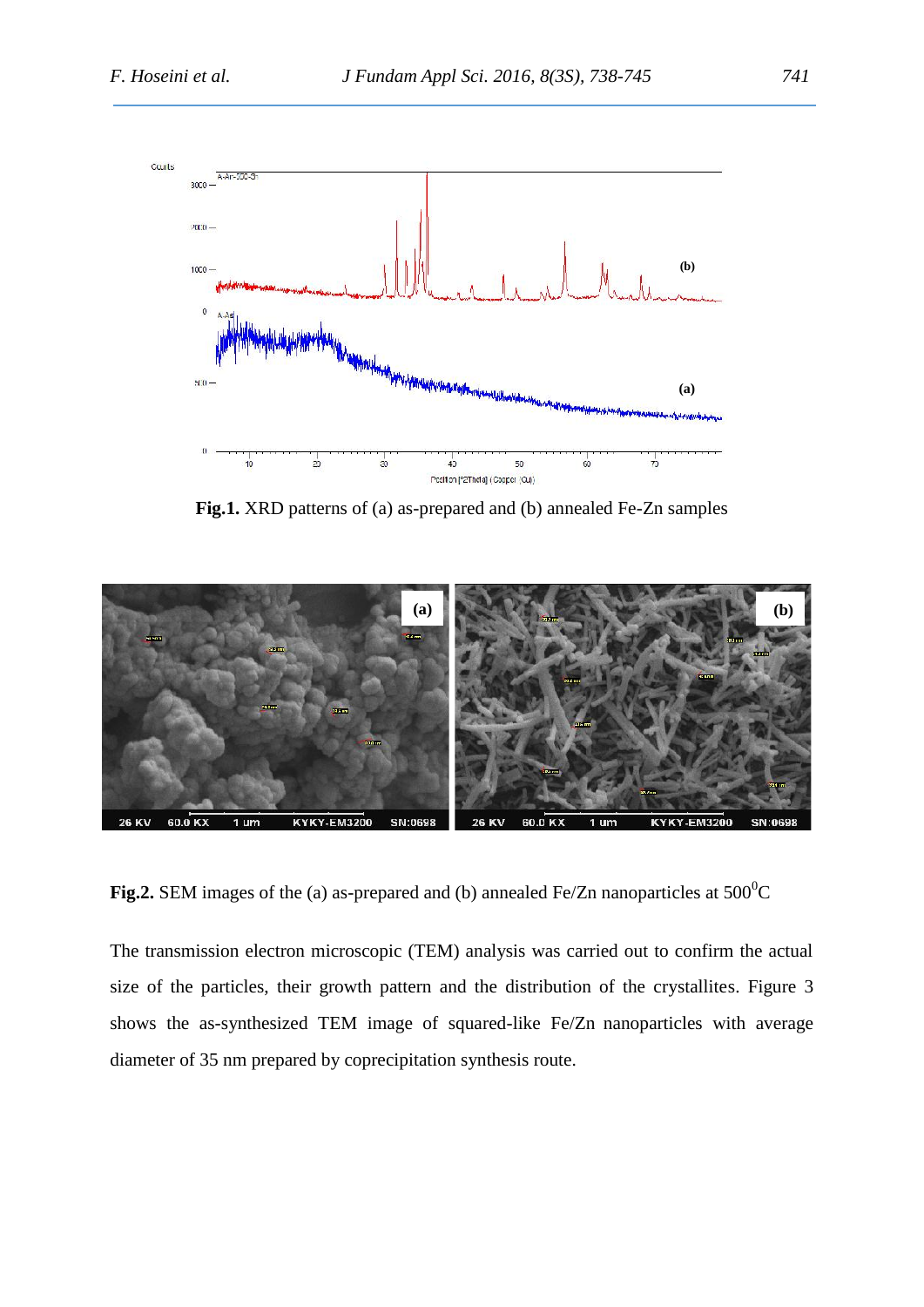

**Fig.3.** TEM image of the as-prepared FeZn nanoparticles

In figure 4, the infrared spectrum (FTIR) of the synthesized Fe/Zn nanoparticles was in the range of 400-4000  $cm^{-1}$  wavenumber which identify the chemical bonds as well as functional groups in the compound. The large broad band at  $3402 \text{ cm}^{-1}$  is ascribed to the O-H stretching In figure 4, the infrared spectrum (FTIR) of the synthesized Fe/Zn nanotrange of 400-4000 cm<sup>-1</sup> wavenumber which identify the chemical bonds groups in the compound. The large broad band at 3402 cm<sup>-1</sup> is ascribed to vibr vibration in OH groups. The absorption peaks around 1646 cm<sup>-1</sup>, 1465 cm<sup>-1</sup> are due to the asymmetric and symmetric bending vibration of C=O. The strong band below 700  $\text{cm}^{-1}$  is assigned Fe-Zn stretching mode. The bands corresponding to Fe-Zn stretching mode are seen at  $680 \text{ cm}^{-1}$  and  $450 \text{ cm}^{-1}$ .



**Fig.4.** FTIR spectrum of as-prepared Fe/Zn sample

X-ray florescence analysis (XRF) of zinc ferrite nanoparticles prepared by wet synthesis is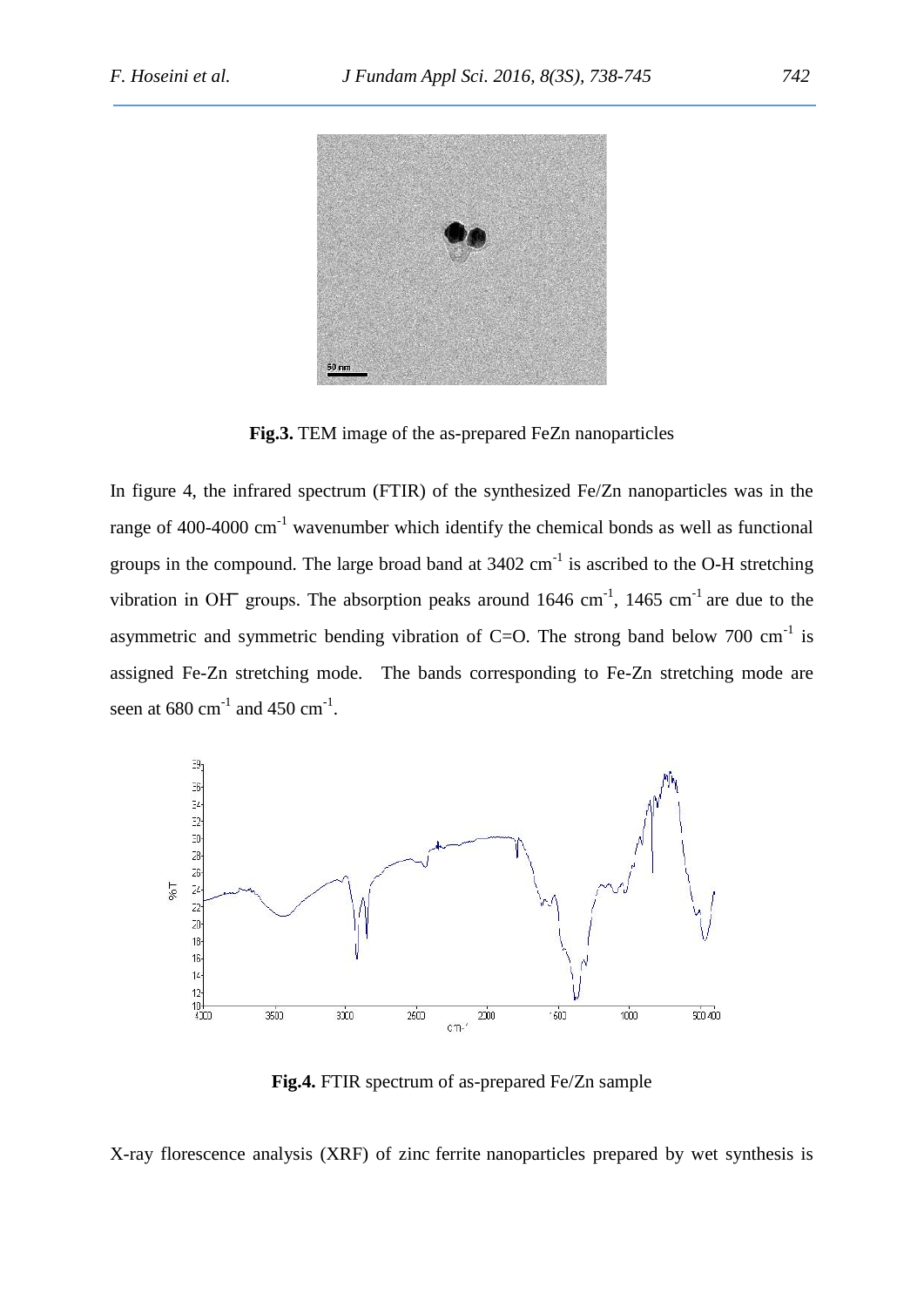shown in Figure 5 which confirms the existence of Zn and Fe. EDS was used to analyze the chemical composition of a material. XRF shows peaks of iron and ferrite elements with less Cl, F and Ni impurities.



**Fig.5.** XRF analysis of Fe-Zn sample

## **4. CONCLUSION**

Fe-doped ZnO nanoparticles have been successfully synthesized using iron nitrate and zinc nitrate precoursors in the presence of CTAB surfactant and ethanol solvent. XRD spectrum showed rhombohedral -Fe2O3 and hexagonal wurtzite ZnO of the samples. SEM images indicated that the nanoparticles changed from sphere-like shaped to rod-like shaped with increasing temperature. TEM image exhibits that the as-synthesized Fe/Zn nanoparticles with an average diameter about 35 nm with good uniformity. FTIR data demonstrated the presence of Fe-Zn stretching mode. XRF analysis showed peaks of iron and ferrite elements with less Cl, F and Ni impurities.

#### **5. ACKNOWLEDGMENTS**

The authors are thankful for the financial support of varamin pishva branch at Islamic Azad University for analysis and the discussions on the results.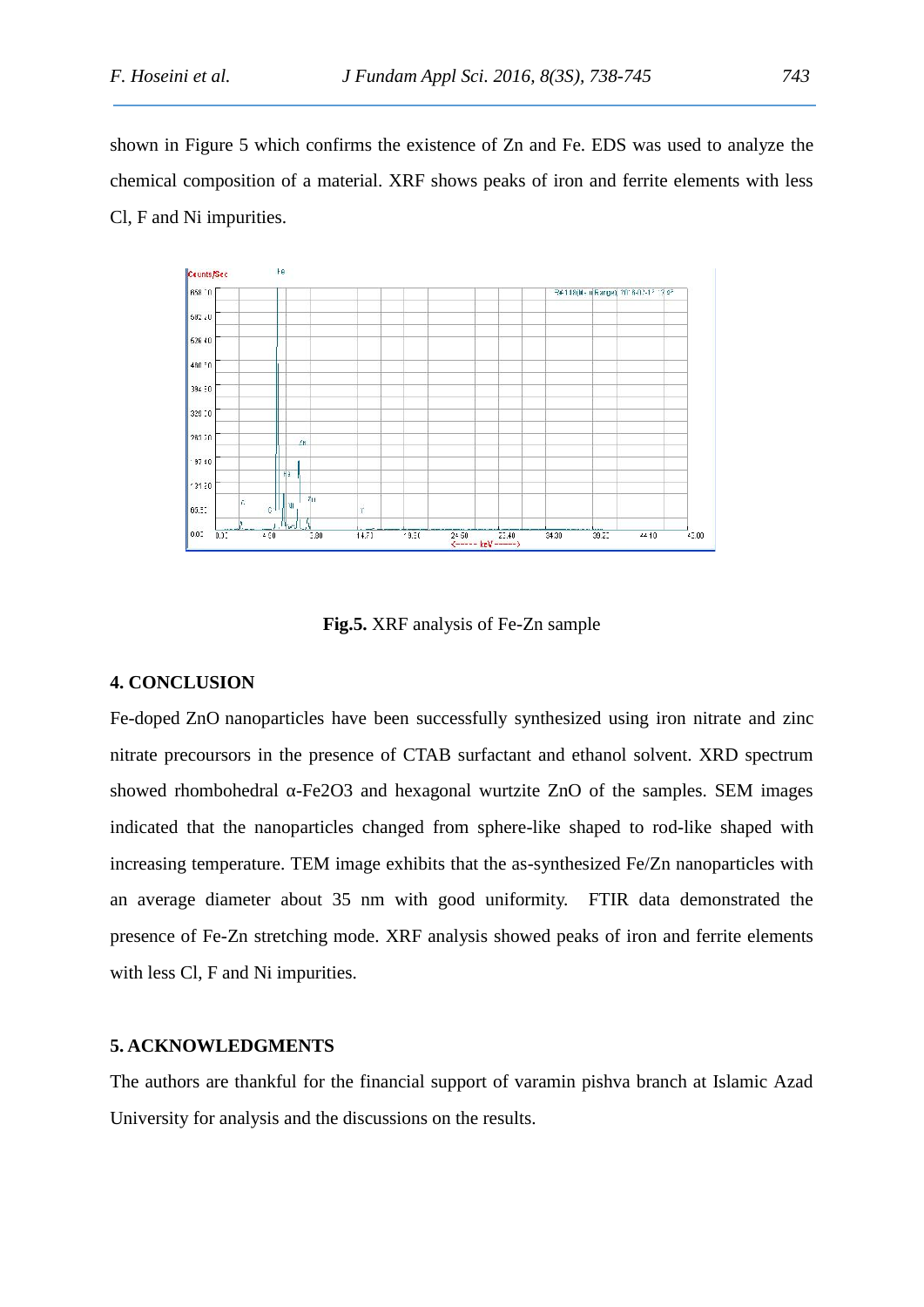## **6. REFERENCES**

[1] Gazeau F, Shilov V, Bacri J, Dubois E, Gendron F, Perzynski R, Raikher Y, Stepanov V. Magnetic resonance of nanoparticles in a ferrofluid: evidence of thermofluctuational effects. J. Magn. Magn. Mater., 1999, 202(2-3), 535-546

[2] Berger R, Kliava J. Size and shape distribution of magnetic nanoparticles in disordered systems: computer simulations of superparamagnetic resonance spectra. J. Magn. Magn. Mater., 1999, 205(2-3), 328-342

[3] Tejada J, Zhang X, Kroll E, Bohigas X, Ziolo R. Solid containing rotationally free nanocrystalline gamma-Fe2O3: Material for a nanoscale magnetic compass?. J. Appl. Phys., 2000, 87 (11), 8008-8012

[4] Srikanth H, Hajndl R, Chirinos C, Sanders J, Sampath A, Sudarshan T. Magnetic studies of polymer-coated Fe nanoparticles synthesized by microwave plasma polymerization. Appl. Phys. Lett., 2001, 79, 3503-3505.

[5] Wilson J, Poddar P, Frey N, Srikanth H, Mohomed K, Harmon J, Kotha S, Wachsmuth J. Synthesis and magnetic properties of polymer nanocomposites with embedded iron nanoparticles. J. Appl. Phys., 2004, 95, 1439-1443

[6] Liu X, Chang Z, Luo L, Lei X, Liu J, Sun X. Sea urchin-like Ag– -Fe2O3 nanocomposite microspheres: synthesis and gas sensing applications. J. Mater. Chem., 2012, 22, 7232–7238.

[7] Liu X, Zhang J, Guo X, Wu S, Wang S. Porous - Fe2O3 decorated by Au nanoparticles and their enhanced sensor performance. Nanotech., 2010, 21(9), 095501.

[8] Lou Z, Li F, Deng J, Wang L, Zhang T. Branch-like Hierarchical Heterostructure (α-Fe2O3/TiO2): A Novel Sensing Material for Trimethylamine Gas Sensor. ACS Appl. Mater. Interfaces, 2013, 5, 12310–12316.

[9] H Gu, R Zheng, Zhang X, Xu B. Facile one-pot synthesis of bifunctional heterodimers of nanoparticles: a conjugate of quantum dot and magnetic nanoparticles. J. Am. Chem. Soc., 2004, 126 (18), 5664-5665.

[10] M.Teixeira, L.A. Ramos, N.M. Cassiano and O.F. Bocchi, "Evaluation of a Fe2O3-based graphite-epoxy tubular electrode as pH sensor in flow injection potentiometry. J. Bra. Chem. Soc., 2000, 11**,** 27-31